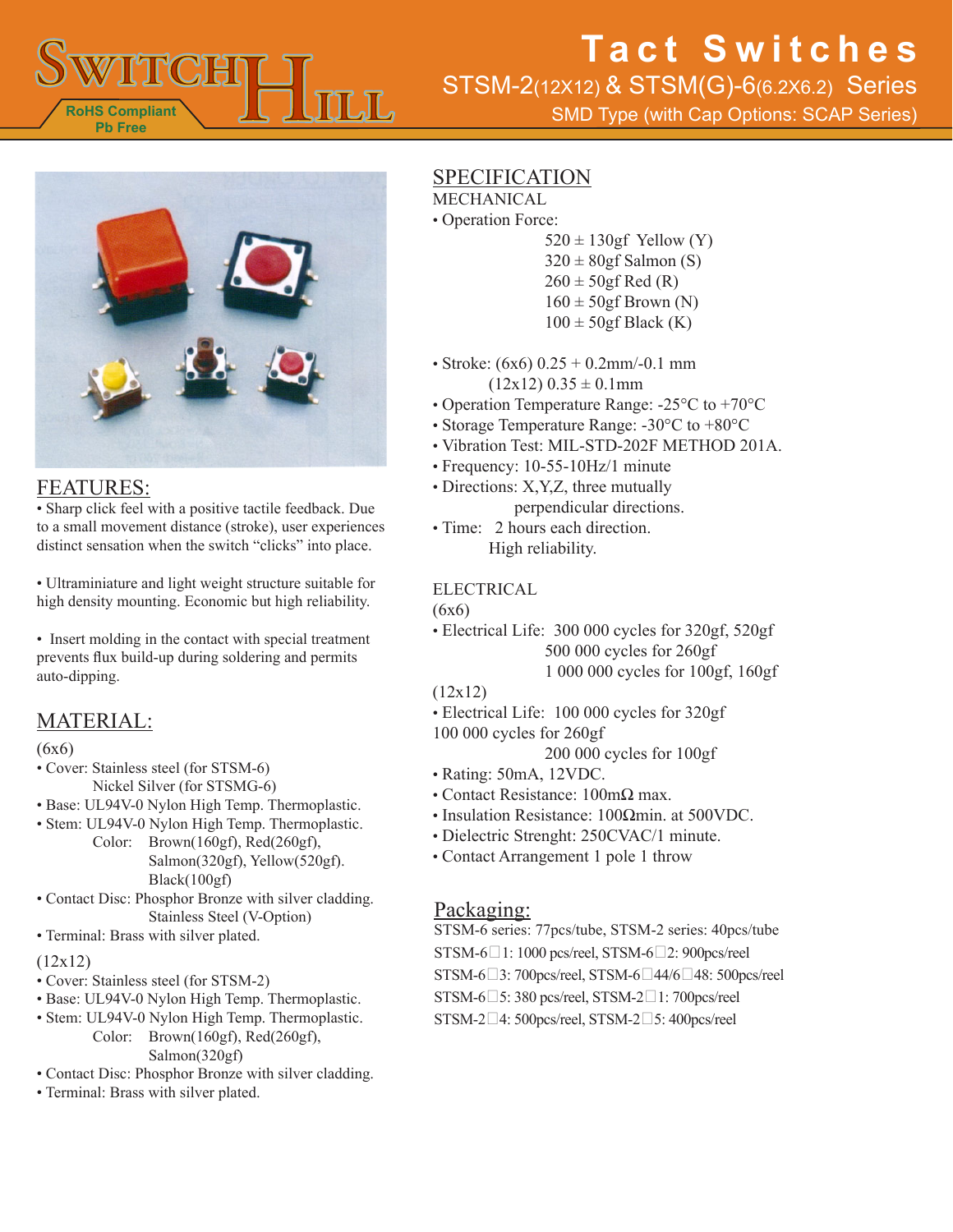

STSM-2(12X12) & STSM(G)-6(6.2X6.2) Series

SMD Type (with Cap Options: SCAP Series)









CIRCUIT DIAGRAM

| STSM-6□6  | 13.0[.512]   |
|-----------|--------------|
| STSM-6□5  | $9.5$ [.374] |
| STSM-6□3  | 7.0[.275]    |
| STSM-6□7  | 6.0[.236]    |
| STSM-6□2  | 5.0[.197]    |
| STSM-6□1  | 4.3[.169]    |
| Prod. No. |              |

| $STSM-6$ 2~6 6  | $0.6$ Max | .0236Max |
|-----------------|-----------|----------|
| <b>STSM-6 1</b> | $0.5$ Max | .0197MAX |
| l Prod. No.     |           | Inches   |

General Tolerance : ±0.2mm

### $STSM-6-4$ :



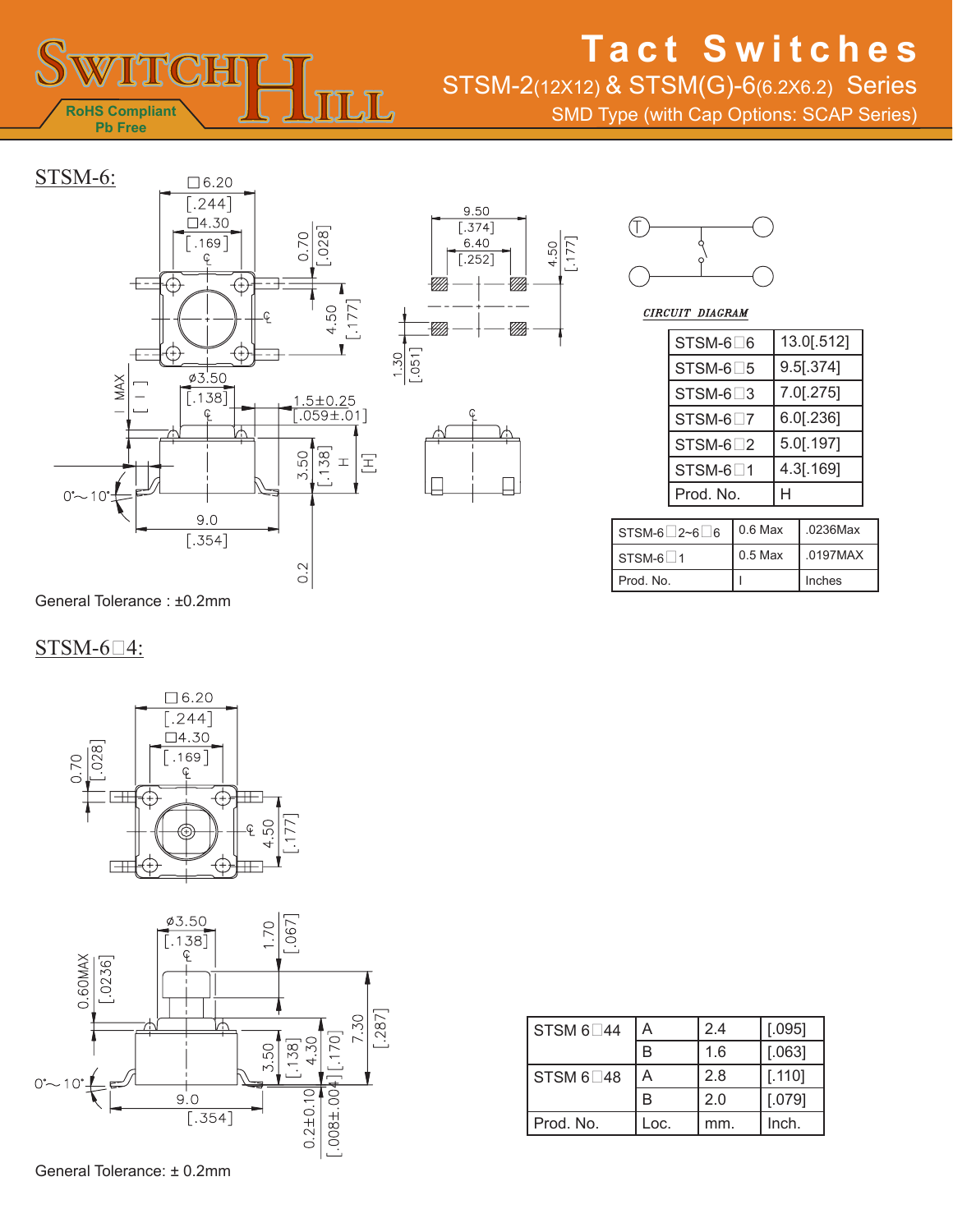

STSM-2(12X12) & STSM(G)-6(6.2X6.2) Series

SMD Type (with Cap Options: SCAP Series)

### STSMG-6





| STSMG-6□6 | 13.0[.512]   |  |
|-----------|--------------|--|
| STSMG-6□5 | 9.5[.374]    |  |
| STSMG-6□3 | 7.0[.275]    |  |
| STSMG-6□7 | $6.0$ [.236] |  |
| STSMG-6□2 | 5.0[.197]    |  |
| STSMG-6□1 | 4.3[.169]    |  |
| Prod. No. |              |  |

| $STSMG-6$ 2~6 7        | $0.5$ MAX | 1.02 MAX           |
|------------------------|-----------|--------------------|
| $STSMG-6$ <sup>1</sup> | $0.4$ MAX | $\,$ .016 MAX $\,$ |
| Prod. No.              |           | Inches             |

General Tolerance : ±0.2mm

### STSM-2









| $STSM-2\square 5$ | $8.5$ [.335] |
|-------------------|--------------|
| $STSM-21$         | $4.6$ [.169] |
| Part No.          |              |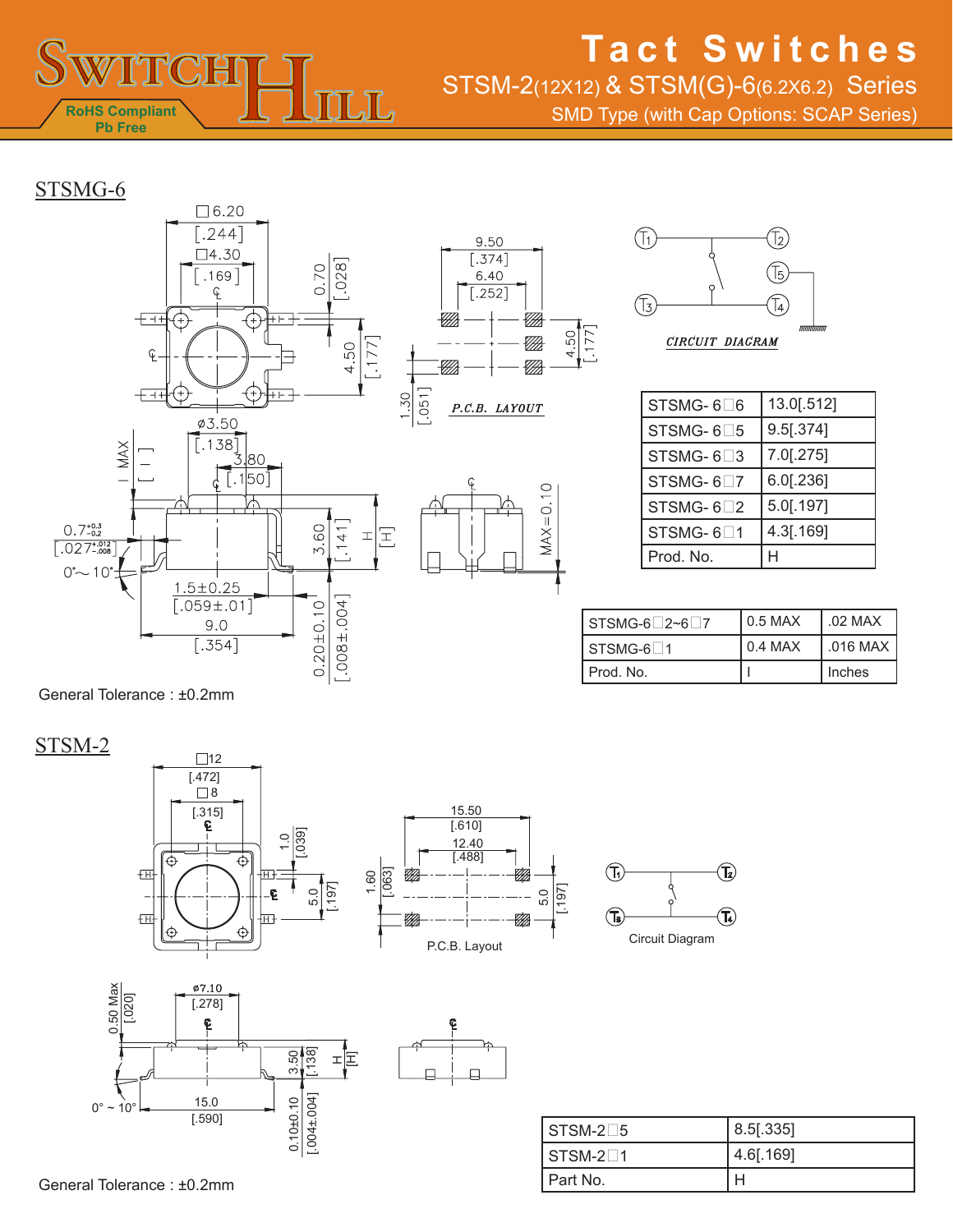

STSM-2(12X12) & STSM(G)-6(6.2X6.2) Series

SMD Type (with Cap Options: SCAP Series)

**STSM-24**









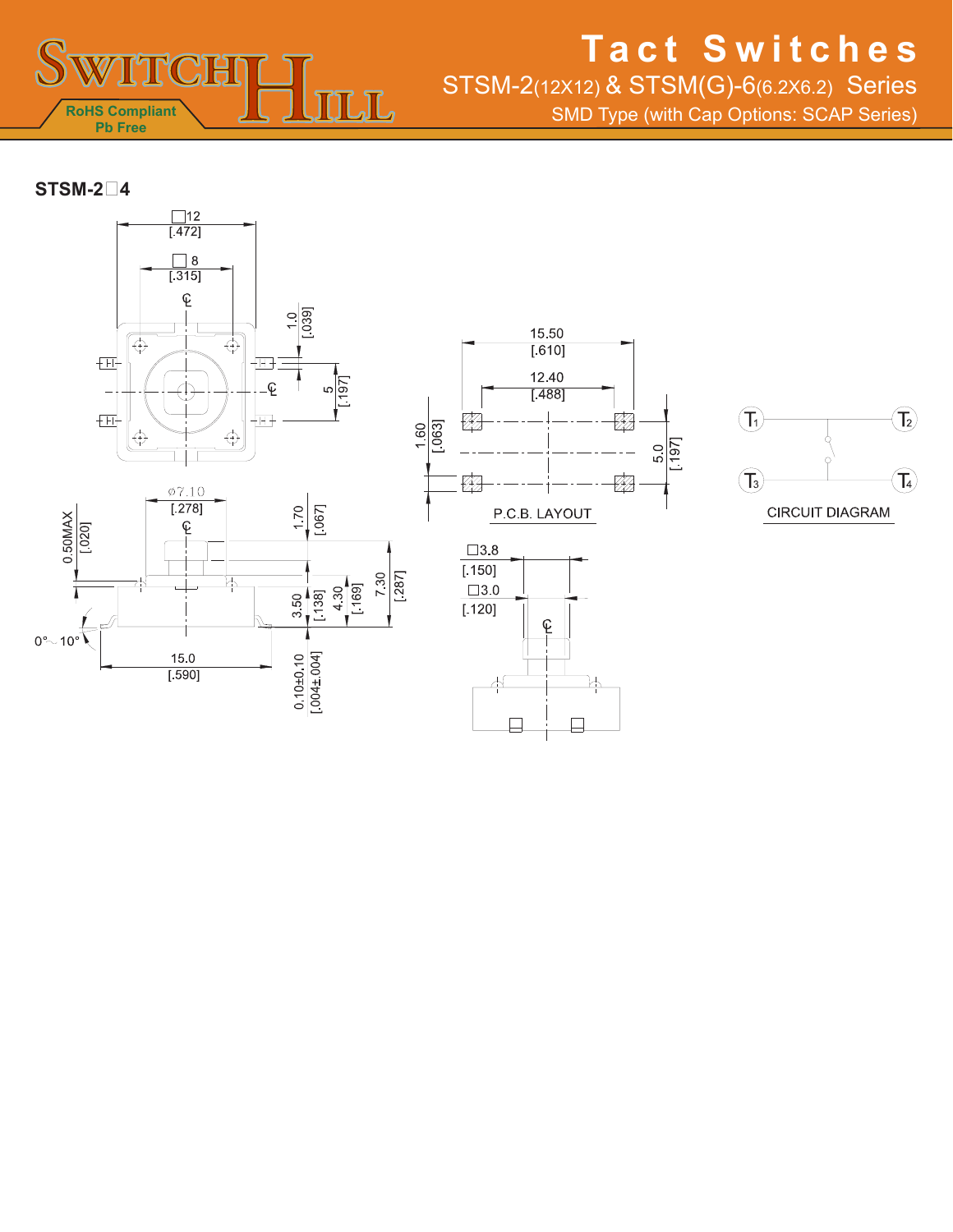

STSM-2(12X12) & STSM(G)-6(6.2X6.2) Series

SMD Type (with Cap Options: SCAP Series)

### **How to Order**